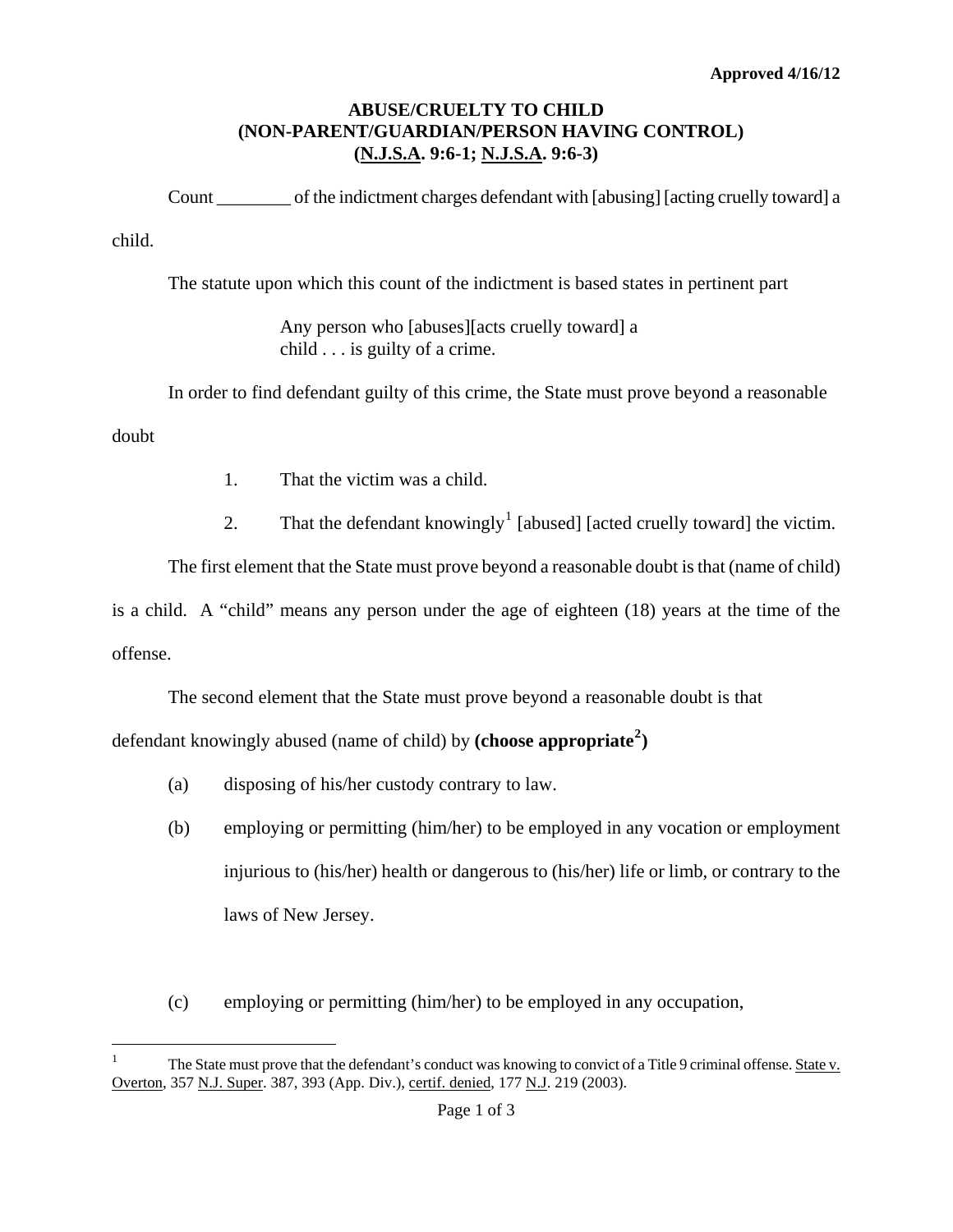## **ABUSE/CRUELTY TO CHILD (NON-PARENT/GUARDIAN/PERSON HAVING CONTROL) (N.J.S.A. 9:6-1; N.J.S.A. 9:6-3)**

employment or vocation dangerous to the morals of the child.

- (d) habitually using, in the hearing of (name of child) profane, indecent or obscene language.
- (e) performing any indecent, immoral or unlawful act or deed in the presence of (name of child) that may tend to debauch or endanger or degrade the morals of (name of child).
- (f) permitting or allowing any other person to perform any indecent, immoral or unlawful act or deed in the presence of (name of child) that may tend to debauch or endanger or degrade the morals of (name of child).
- (g) using excessive physical restraint on (name of child) under circumstances which did not indicate that (name of child)'s behavior was harmful to (himself/herself), others or property.
- (h) in an institution, isolating (name of child) from ordinary social contact under circumstances which indicate emotional or social deprivation.

## **OR**

The second element that the State must prove beyond a reasonable doubt is that defendant knowingly acted cruelly toward (name of child) by **(choose appropriate[3](#page-0-2) )**

- (a) inflicting on (him/her) unnecessarily severe corporal punishment.
- (b) inflicting on (him/her) unnecessary suffering or pain, either mental or physical.
- (c) habitually tormenting, vexing, or afflicting (him/her).

 $\overline{2}$  $\frac{2}{3}$  See N.J.S.A. 9:6-1.

See N.J.S.A. 9:6-1.